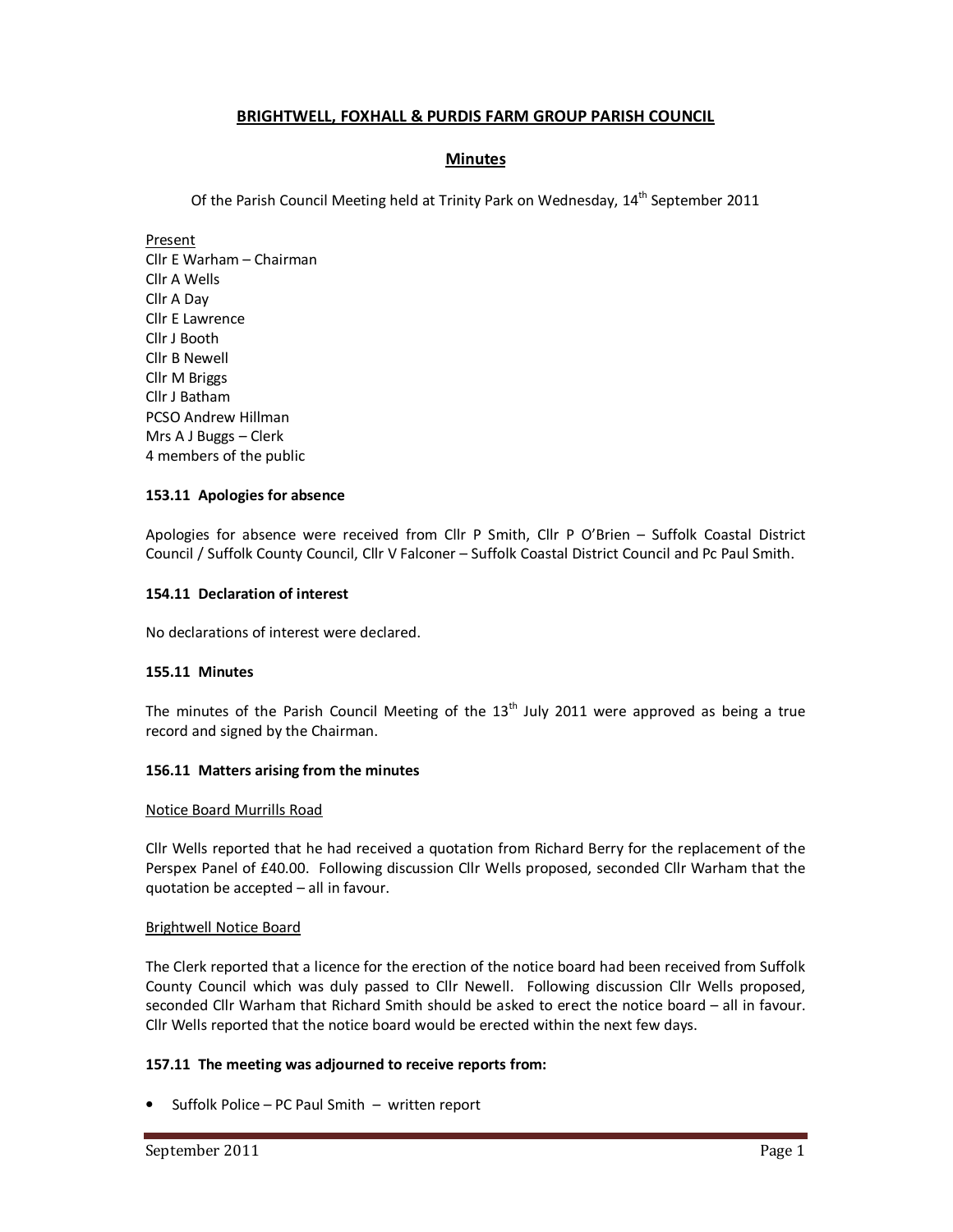- Cllr P O'Brien Suffolk Coastal District Council / Suffolk County Council written report
- Cllr V Falconer Suffolk Coastal District Council written report

### **The meeting was re-convened.**

### **158.11 Clerk's Report**

The Clerk's report had previously been circulated and it was agreed that some of the items should be discussed as per the agenda.

#### Power to Empower Local Councils

Email from Steve Shaw Unlock Democracy asking for the Council's support to a proposal that was agreed by Leiston-cum-Sizewell Town Council on the  $7<sup>th</sup>$  June 2011 and by the Suffolk Association of Local Councils (SALC) on  $13<sup>th</sup>$  June 2011 and then submitted to the government under the Sustainable Communities Act. Local Works (the organisation that campaigned for the Sustainable Communities Act to become law) are supporting the proposal to and thus helping to ensure the government agrees it.

The proposal seeks new planning guidance to major developers urging them, as a matter of planning procedure to:

- 1. Attend a local council meeting to answer questions about their planning application, if the local wishes, and to,
- 2. Provide resources, if the local council wishes, to enable the local council to assess developer's applications – which may be over 21,000 pages long – based on a professional critique of the developer's evidence.

Both of these things would help councillors of local councils when making recommendations on large planning applications. Clearly there are details to be sorted out with the Minister  $-$  eg the definition of 'large' but these are details which follow the agreement of the idea in principle.

Following discussion Cllr Wells proposed, seconded Cllr Day that the Clerk write supporting the proposal – all agreed.

# Outdoor Playing Space Contributions

Letter received from SCDC which is in the process of circulation.

"As you are aware, this Council adopted Supplementary Planning Guidance (SPG) 15: Outdoor Playing Space in April 2001. Within the Guidance Note the Council states that it will endeavour to prepare annual statements of funds available for use in each Parish and distribute these statements to all Town/Parish Councils Apologies for the delay in sending the annual statement as it relates to your Parish, a copy is now enclosed:

You will note that the statement is divided between:

- Monies received from children's play space; and
- Monies received for sports grounds (adult use).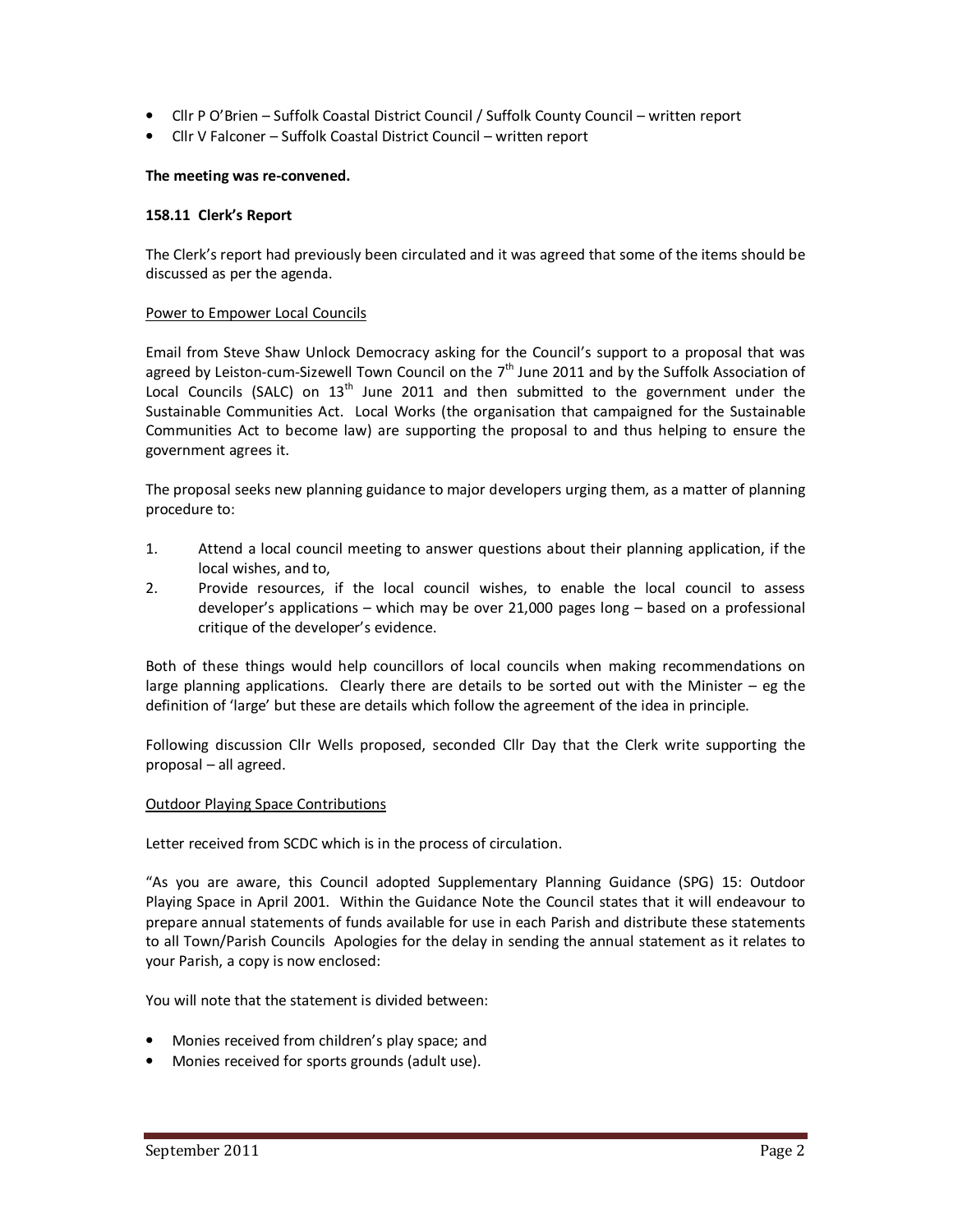The geographical area within which any monies being held can be spent may differ between the two play categories. This is clearly stated, and is based on the parish groupings established in the Outdoor Space Parish Schedule 2010; a document forming the second element of SPG15.

I am intending to update the Parish Schedule in the near future. I am therefore enclosing an extract from last year's schedule as it relates to your Parish and would be grateful if you could check that the facilities identified for your Parish are correct, or point out any changes or corrections to the facilities that need to be made. Could you please also indicate whether there are any changes to the needs or requirements for sports grounds or play space within your Parish, including any anticipated developments planned but not yet implemented? In this content, it would be helpful if you could consult with any play or sports groups operating within your Parish, in order that any requirements that they may have can be considered for inclusion into the Parish Schedule. This should include any sports groups which use outdoor sports fields, such as football, cricket, netball, bowls, etc.

Amendments for inclusion in the 2011 Outdoor Playing Space Parish Schedule should be forwarded to SCDC by Monday, 19<sup>th</sup> September 2011.

# Consultation on Updated Sustainability Appraisal and Appropriate Assessment Documents (August 2011)

A copy of the Sustainability Appraisal (SA) and Appropriate (AA) documents have been received for consideration by the Parish Council. This document is in the process of being circulated to councillors.

The deadline for comments from the Parish Council to be received by SCDC is the 14<sup>th</sup> October 2011.

The SA and AA documents help to inform decisions taken by the Council on the Core Strategy. No changes are currently being proposed to the reviewed Core Strategy other than those referred to in the Council meeting on the 27<sup>th</sup> July 2011. However, before the Core Strategy can progress further, these documents are required to be updated to take into account recent information provided by NANT and focussed changes to Ipswich Borough Core Strategy in relation to the timing of new housing proposals at/in Ipswich Northern Fringe. Whilst this development is outside of the Suffolk Coastal District boundary both documents have to take on board cumulative impact. The  $27<sup>th</sup>$  July Council resolution makes clear that should any significant issues arise out of this consultation the whole matter will be referred back to Cabinet and Council.

# Invitation to Briefing – Draft National Planning Policy Framework

Invitation to a parish briefing which has been organised to discuss the consultation draft National Planning Policy Framework (NPPF) and its implications for the Suffolk Coastal District. Date 28<sup>th</sup> September 2011 Riverside Centre Stratford St Andrew Farnham 18.30 – 21.00.

# Wind Turbine Planning Application – Levington

We have received confirmation that both the wind turbine planning applications for Levington have been withdrawn. It is understood that the opposition expressed at the public meeting was a critical factor in both cases.

# Restructure of Highways and Transport Services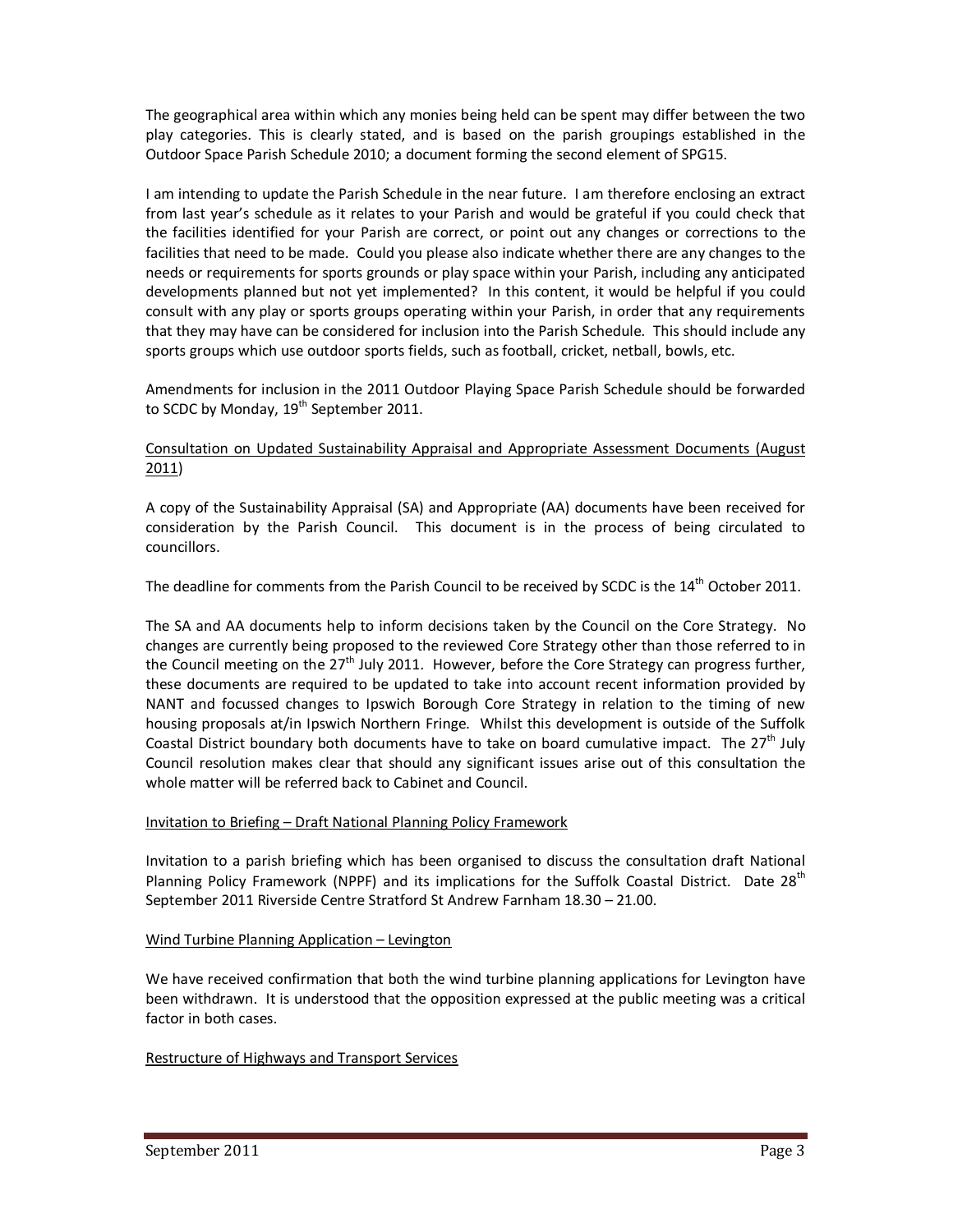Suffolk County Council has carried out a major restructuring of highways and transport services within the County Council. This has been driven not only by the need to reduce costs, but also to provide a clearer, more responsive service, and more efficient delivery of programmes of maintenance and improvement work. Parishes within the Suffolk Coastal Area will be dealt with by the following area office:

East Area Highway Network Management Economy, Skills & Environment County Buildings Street Farm Road Saxmundham Suffolk IP17 1AL

Telephone: Customer Services on 08456066171 Email: customerservice@csduk.com

# **159.11 Co-option of councillors/resignation of Jeffery Hammond**

The Chairman reported that unfortunately, due to pressure of other commitments, Jeffery Hammond had resigned as a Parish Councillor.

The Chairman introduced Mrs Moira Briggs and Mrs Judith Batham to the meeting both of whom had put themselves forward for co-option on to the Parish Council to represent Purdis Farm. Cllr Wells proposed, seconded Cllr Day that Mrs Moira Briggs and Mrs Judith Batham be co-opted. Both appointments were unanimously supported by all councillors who were present. Mrs Briggs and Mrs Batham accepted their appointments and signed the Declaration of Acceptance of Office forms which were witnessed and signed by the Parish Clerk as the Proper Officer of the Council.

# **160.11 Locality Budget**

The Clerk reported that she had investigated the cost of a seat and a waste bin for Brightwell which would be approximately £1,000 including fixing and associated works for a seat and approximately £300 for a waste bin.

Following discussion as to whether a wooden or recycled plastic seat would be preferred it was agreed that Cllr Newell should investigate the various options and report back to the next meeting.

# **161.11 Parish Plan**

The Clerk reported that following receipt of an email from Annette Gray Suffolk Acre asking when the Parish Plan would be completed, Robert Shaw Chairman of the Parish Plan Committee had emailed Annette explaining the reasons for the delay. As a result Annette has agreed that the reworked draft report will be available by the end of December 2011 and the work will be completed in full by Easter 2012.

# **162.11 Sainsbury's roundabout**

The Clerk reported that the road works on the Sainsbury's roundabout have been completed.

# **163.11 Railway Noise**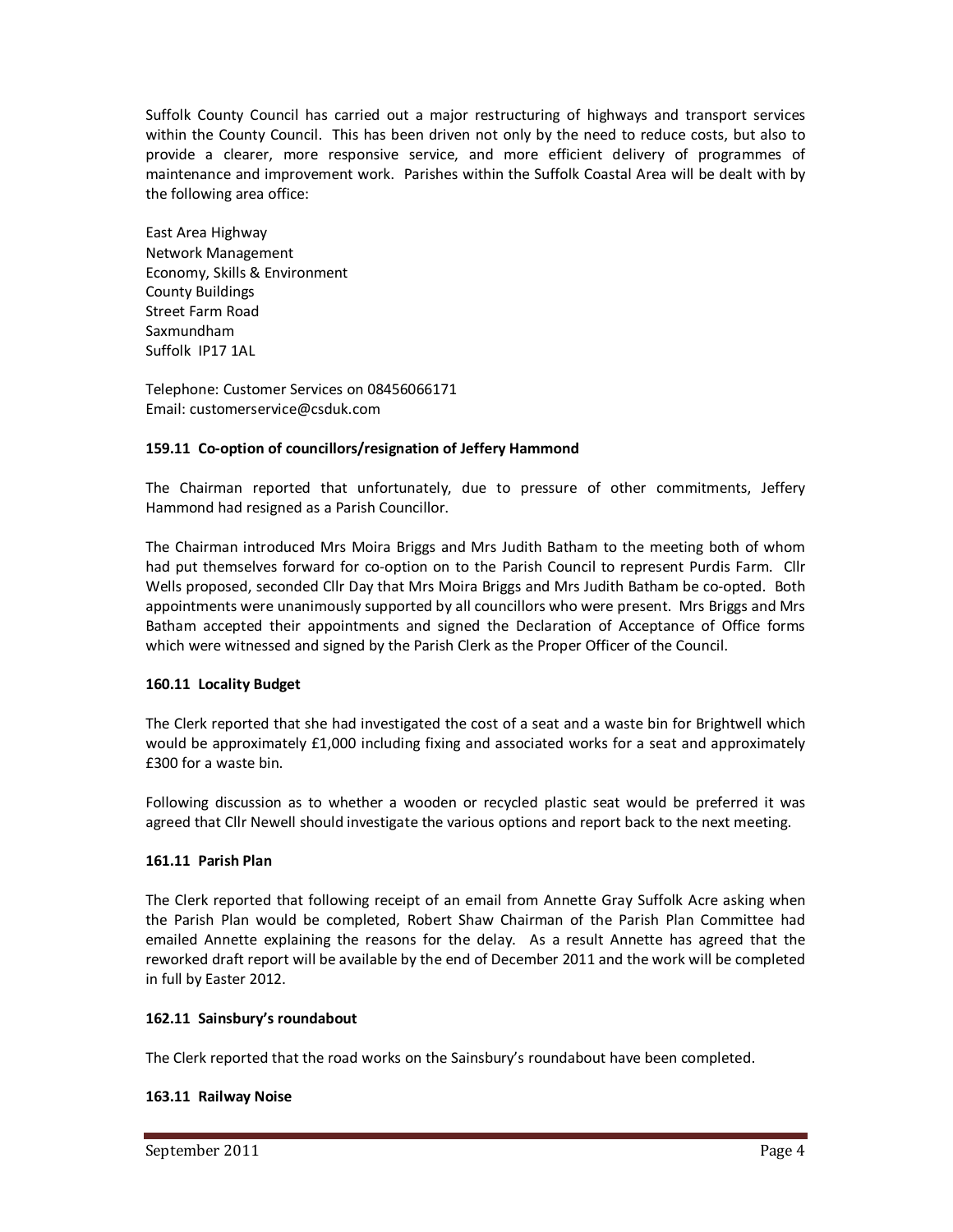Cllr Day reported that there was no further development on the railway noise. Cllr Day said that he had not written to the local paper. Cllr Warham reported a parishioner who lives close to the railway line who is experiencing problems with the noise has agreed to talk to her neighbours with a view to recording times/dates of train noise.

### **164.11 Noise from Industrial Area Felixstowe Road adjacent to Railway Bridge**

Cllr Warham reported that she had received information from a parishioner whose home backs on to the Felixstowe Road and Ransome's Europark detailing dates and times when they have been disturbed by the noise. It was agreed that the council would continue to collect evidence which would be sent to Ipswich Environmental Health.

### **165.11 Felixstowe Road – Service Road**

Cllr Day reported that a survey of all local residents had been carried out in June by Suffolk Coastal District Council. The majority of residents were in favour of having restricted parking from 8 am to 5 pm Monday to Friday. Cllr Day reported that he had telephoned SCDC today and had been advised that there had been a delay in sending out the report and until the report has been issued it is not known what restrictions will be proposed until the report is received. It was agreed that this item should be deferred until the next meeting.

### **166.11 Website**

The Clerk presented a proposal for the new Parish Council website. Following discussion councillors detailed items which they would like included in the new website and it was agreed that the Clerk should start working on the new site. Cllr Warham said that she would give support as and when required.

#### **167.11 Finance**

Income None

#### Expenditure

| Clerk's Salary and Expenses July 2011 / August 2011 |         |
|-----------------------------------------------------|---------|
| SALC – Planning Course Cllr Brenda Newell           | £25.00  |
| <b>SALC Parish Council Election Costs</b>           | £150.00 |

The Clerk reported that she had received the Policy Renewal for the Parish Council's insurance policy. It was agreed that the Clerk should query/delete the following items:

Hirers Liability (fee income capped at £5,000 per annum) £2,000,000 – What does this item cover? Office Contents (Clerk's office)  $£2,500 -$  delete as the Parish Council does not own any office equipment.

#### Certificate in Local Council Administration (CiLCA)

The Clerk asked whether the Parish Council would be prepared to fund training for her to gain the CiLCA at a cost of £350.00 for a two day course and an additional sum of £150.00 for registration.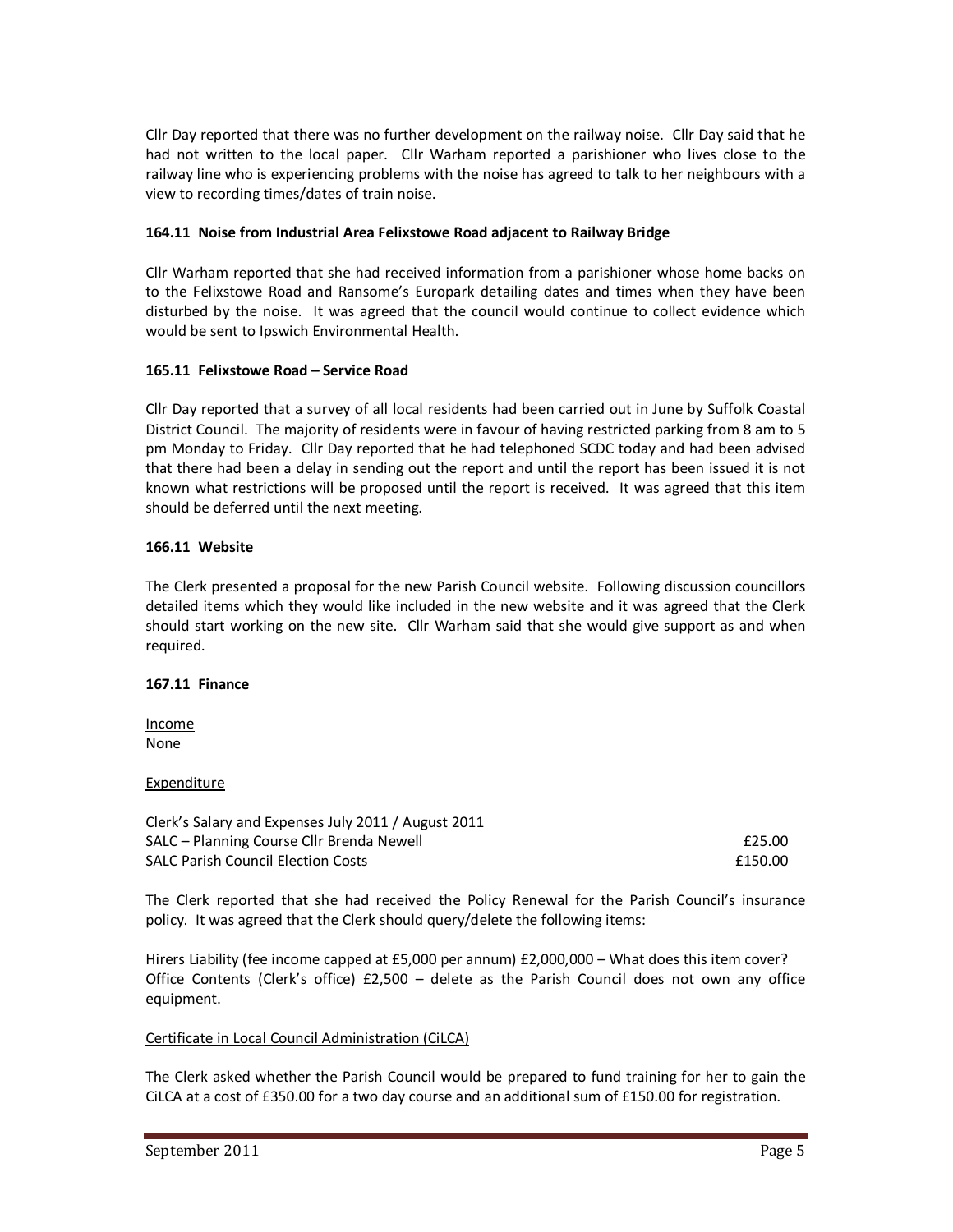Cllr Wells proposed, seconded Cllr Day that the above financial expenditure should be approved – unanimously agreed.

### **168.11 Correspondence**

All correspondence had been dealt with previously as part of the Clerk's Report.

### **169.11 Meetings attended by councillors/clerk**

None

### **170.11 Planning**

The Planning Committee considered the following applications:

### PC No 1005

SCDC Application No:  $C11/1898$  Date of Application:  $23<sup>rd</sup>$  August 2011. Location: Former Civil Service Sports Ground, Straight Road, Foxhall. Proposed Development: Conversion and change of use of redundant sports centre building to veterinary facility including reception area, dog kennelling, management offices, training room and manager's residential accommodation. Erection of two cattery buildings, erection of isolation building, car parking and ancillary works.

The Group Parish Council has no objection in principle to the above application but would make the following recommendation:

Passing Places on Straight Road - Priority should be given to south moving traffic as all the passing places are on the west side of the road.

#### SALC Planning Course – Cllr Newell

Cllr Newell said that SALC needed to ensure that they give more detail about what is included in course. Although the course was worthwhile it was at an advanced level and it was quite difficult to understand as she had not been to lower level courses. Cllr Newell reported the some key points had been highlighted when submitting a response to a planning application.

- a. Local parishes need to work together to express their views jointly.
- b. Parish Councils should respond in a positive way and clarify their objections.

#### **171.11 Members questions to the Chairman**

- a. Cllr Wells stated that he would attend the Planning Framework Meeting on the  $28<sup>th</sup>$  September and report back to the next meeting on the  $12<sup>th</sup>$  October 2011.
- b. Cllr Lawrence reported that weeds are starting to grow again on a number of roads/kerbs in Purdis Farm including the pathway which links the play area to Bucklesham Road. It was agreed that the Clerk should write to the local authority.

# **172.11 Date of next meeting**